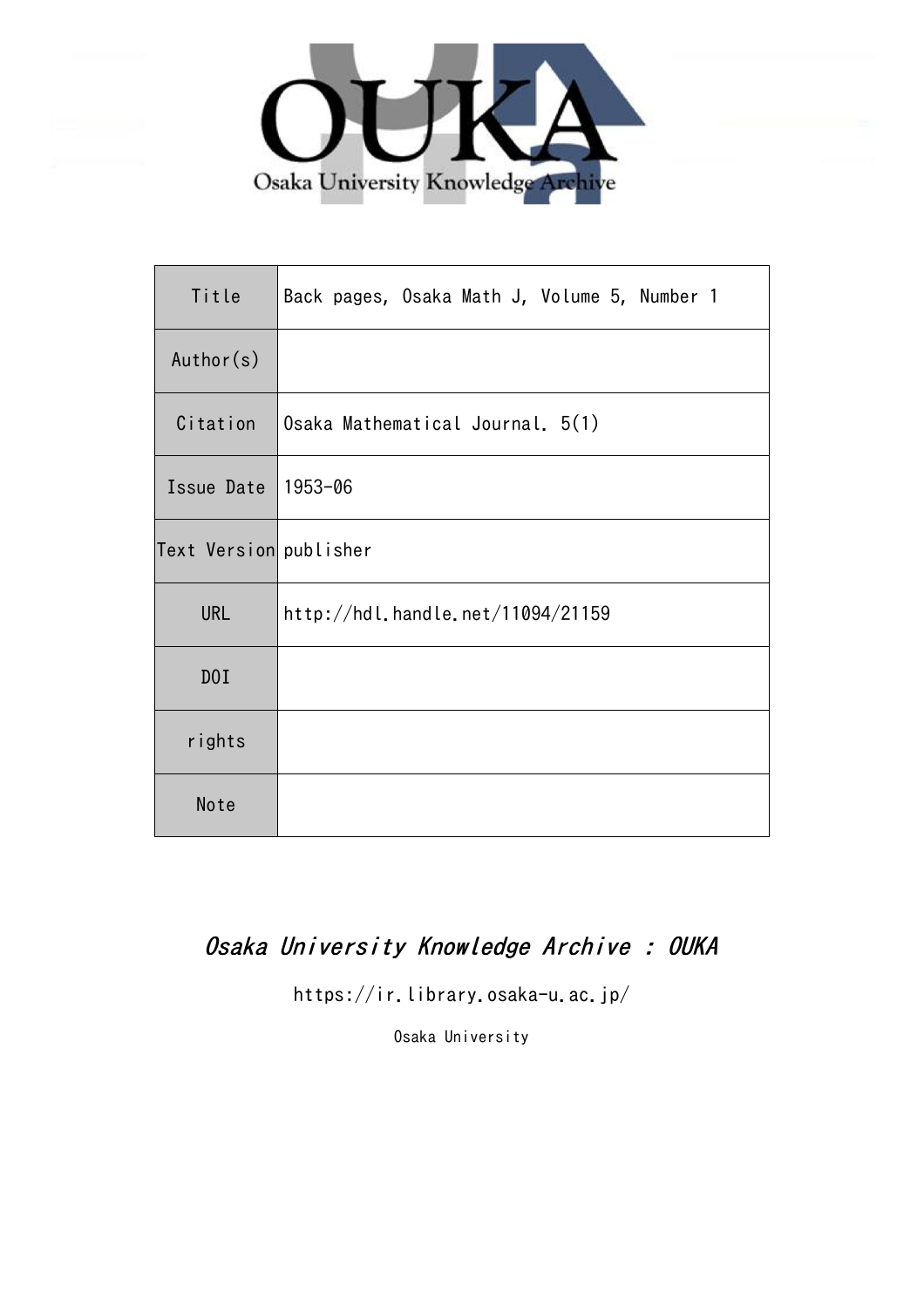## **International Congress of Mathematicians 1954**

FIRST COMMUNICATION

In the final plenary session of the International Congress of Mathematicians, 1950, held in Cambridge (Mass.) the Congress accepted the invitation of the delegation from the Netherlands to hold the next Congress in the Netherlands.

The International Congress of Mathematicians 1954 will be held in Amsterdam from September 2nd to September 9th under the auspices of " Het Wiskundig Genootschap " (The Mathematical Society of the Netherlands). It is the sincere hope of the "Wiskundig Genootschap" that the Congress 1954, which will be open to all mathematicians from all parts of the world, will be a fertile international gathering.

The Organizing Committee has invited a number of outstanding mathematicians to deliver one-hour addresses, hoping that in this way a survey of the recent development in the whole field of mathematics may be furnished.

There will be seven sections, viz :

- 1 Algebra and Theory of Numbers.<br>2 Analysis
- 2 Analysis.<br>3 Geometry
- 3 Geometry and Topology.<br>4 Probability and Statistics
- 4 Probability and Statistics.<br>5 Mathematical Physics and
- 5 Mathematical Physics and Applied Mathematics.<br>6 Logic and Foundations.
- 6 Logic and Foundations.<br>7 Philosophy, History and
- 7 Philosophy, History and Education.

In each of these sections half-hour addresses will be delivered by experts on invitation of the Organizing Committee. Moreover short lectures will be given by members of the Congress who have applied beforehand to the Organizing Committee. The time allotted for each short lecture will be 15 minutes. It will depend on the number of these short lectures whether and how the sections will be divided into subsections.

The Organizing Committee is planning several entertainments and also a number of interesting excursions.

There will be two categories of membership in the Congress:

*regular members {members)* who will be entitled to participate in the scientific and social activities of the Congress and to receive the Proceedings of the Congress, and

*associate members* who, accompanying regular members of the Congress, do not participate in the scientific programme nor receive the Proceedings, but will be entitled to many of the privileges of membership.

The fees to be paid by members and by associate members have not yet been definitely fixed but presumably they will not exceed the amount of fifty guilders (about  $\$$  14. $-)$  for members and twenty guilders ( $\$$  5.50) for associate members.

Those who wish to attend the Congress are requested to communicate their name (with degrees, qualifications etc.) and full address to the secretariat as soon as possible. They will receive a more detailed communication which will be sent out in the course of 1953.

Amsterdam, February 1953

2d Boerhaavestraat 49 *The Organizing Committee,*